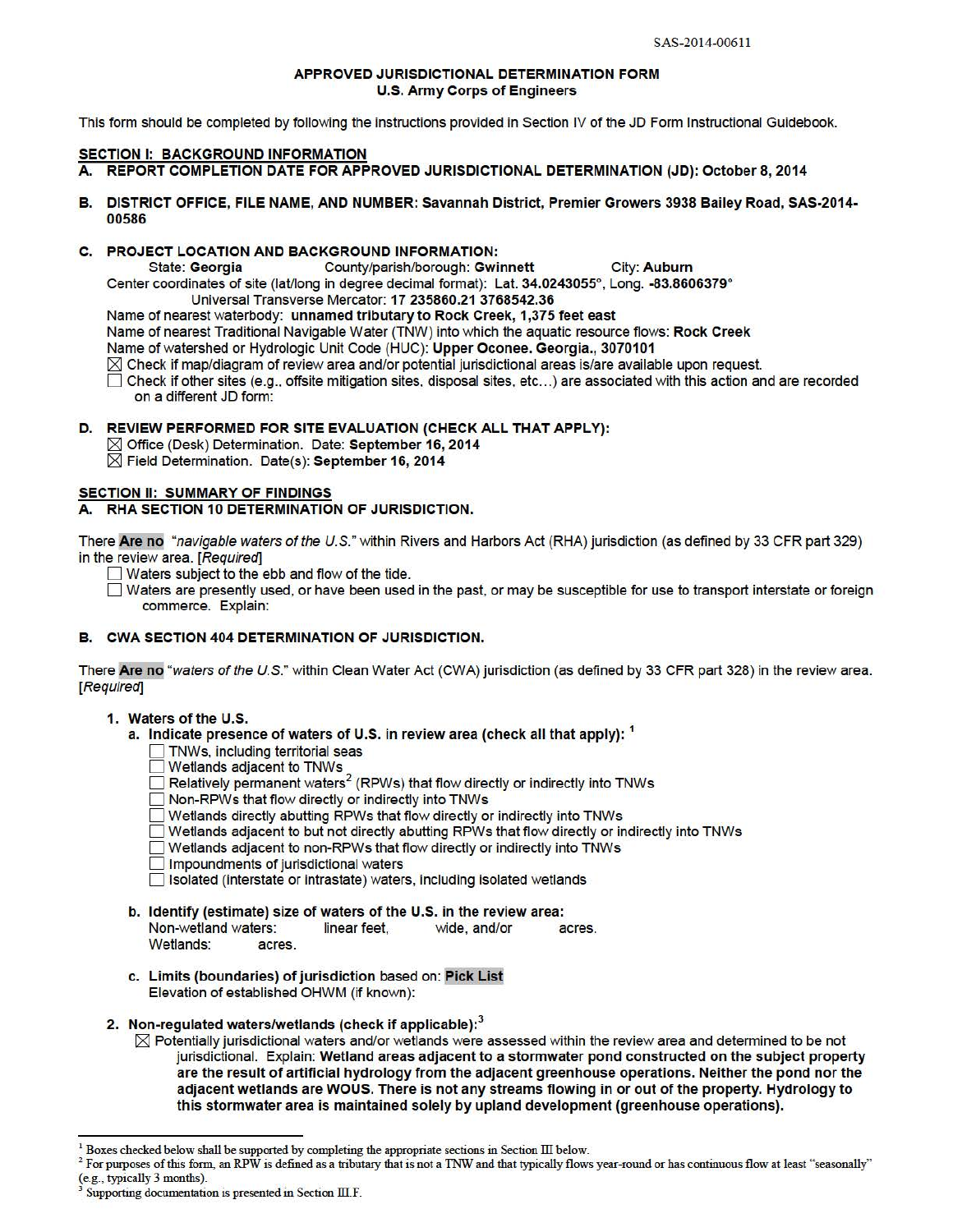#### SECTION III: CWA ANALYSIS

#### A. TNWs AND WETLANDS ADJACENT TO TNWs: NONE

The agencies will assert jurisdiction over TNWs and wetlands adjacent to TNWs. If the aquatic resource is a TNW, complete Section 111.A.1 and Section 111.D.1. only; if the aquatic resource is a wetland adjacent to a TNW, complete Sections 111.A.1 and 2 and Section 111.D.1.; otherwise, see Section 111.B below.

1. TNW

Identify TNW:

Summarize rationale supporting determination:

#### 2. Wetland adjacent to TNW

Summarize rationale supporting conclusion that wetland is "adjacent":

## B. CHARACTERISTICS OF TRIBUTARY (THAT IS NOT A TNW) AND ITS ADJACENT WETLANDS (IF ANY): NONE

This section summarizes information regarding characteristics of the tributary and its adjacent wetlands, if any, and it helps determine whether or not the standards for jurisdiction established under Rapanos have been met.

The agencies will assert jurisdiction over non-navigable tributaries of TNWs where the tributaries are "relatively permanent waters" (RPWs), i.e. tributaries that typically flow year-round or have continuous flow at least seasonally (e.g., typically 3 months). A wetland that directly abuts an RPW is also jurisdictional. If the aquatic resource is not a TNW, but has year-round (perennial) flow, skip to Section 111.D.2. If the aquatic resource is a wetland directly abutting a tributary with perennial flow, skip to Section 111.D.4.

A wetland that is adjacent to but that does not directly abut an RPW requires a significant nexus evaluation. Corps districts and EPA regions will include in the record any available information that documents the existence of a significant nexus between a relatively permanent tributary that is not perennial (and its adjacent wetlands if any) and a traditional navigable water, even though a significant nexus finding is not required as a matter of law.

If the waterbody<sup>4</sup> is not an RPW, or a wetland directly abutting an RPW, a JD will require additional data to determine if the waterbody has a significant nexus with a TNW. If the tributary has adjacent wetlands, the significant nexus evaluation must consider the tributary in combination with all of its adjacent wetlands. This significant nexus evaluation that combines, for analytical purposes, the tributary and all of its adjacent wetlands is used whether the review area identified in the JD request is the tributary, or its adjacent wetlands, or both. If the JD covers a tributary with adjacent wetlands, complete Section 111.B.1 for the tributary, Section 111.B.2 for any onsite wetlands, and Section 111.B.3 for all wetlands adjacent to that tributary, both onsite and offsite. The determination whether a significant nexus exists is determined in Section 111.C below.

1. Characteristics of non-TNWs that flow directly or indirectly into TNW

- (i) General Area Conditions:<br>Watershed size: Pick List Watershed size: Drainage area: Pick List<br>Average annual rainfall: inches Average annual rainfall: Average annual snowfall: inches
- (ii) Physical Characteristics:
	- (a) Relationship with TNW:
		- Tributary flows directly into TNW. D Tributary flows through Pick List tributaries before entering TNW.

Project waters are Pick List river miles from TNW. Project waters are Pick List river miles from RPW. Project waters are Pick List aerial (straight) miles from TNW. Project waters are Pick List aerial (straight) miles from RPW. Project waters cross or serve as state boundaries. Explain:

Identify flow route to TNW<sup>5</sup>: Tributary stream order, if known:

<sup>&</sup>lt;sup>4</sup> Note that the Instructional Guidebook contains additional information regarding swales, ditches, washes, and erosional features generally and in the arid West.

*<sup>5</sup>* Flow route can be described by identifying, e.g., tributary a, which flows through the review area, to flow into tributary b, which then flows into 1NW.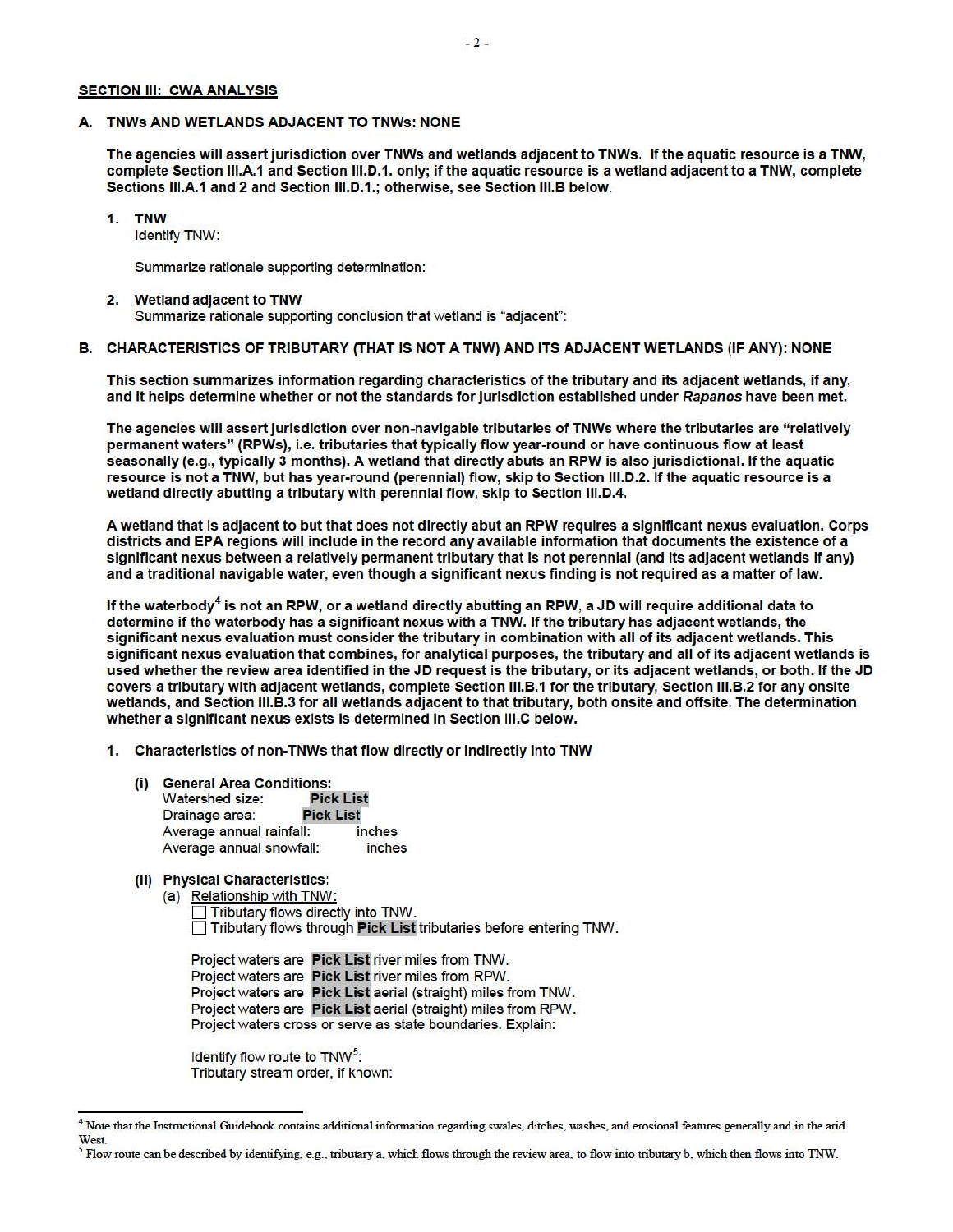|  | (b) General Tributary Characteristics (check all that apply):<br><b>Tributary is:</b><br>Natural<br>Artificial (man-made). Explain:<br>Manipulated (man-altered). Explain:                                                                                                                                                                                                                                                                                                                                                                                                                                                                     |
|--|------------------------------------------------------------------------------------------------------------------------------------------------------------------------------------------------------------------------------------------------------------------------------------------------------------------------------------------------------------------------------------------------------------------------------------------------------------------------------------------------------------------------------------------------------------------------------------------------------------------------------------------------|
|  | Tributary properties with respect to top of bank (estimate):<br>Average width:<br>feet<br>Average depth:<br>feet<br>Average side slopes: Pick List.                                                                                                                                                                                                                                                                                                                                                                                                                                                                                            |
|  | Primary tributary substrate composition (check all that apply):<br>Silts<br><b>Sands</b><br>Concrete<br>Cobbles<br>Gravel<br><b>Muck</b><br>Vegetation. Type/% cover:<br><b>Bedrock</b><br>Other. Explain:                                                                                                                                                                                                                                                                                                                                                                                                                                     |
|  | Tributary condition/stability [e.g., highly eroding, sloughing banks]. Explain:<br>Presence of run/riffle/pool complexes. Explain:<br><b>Tributary geometry: Pick List</b><br>Tributary gradient (approximate average slope):<br>$\frac{0}{0}$                                                                                                                                                                                                                                                                                                                                                                                                 |
|  | $(c)$ Flow:<br><b>Tributary provides for: Pick List</b><br>Estimate average number of flow events in review area/year: Pick List<br>Describe flow regime:<br>Other information on duration and volume:                                                                                                                                                                                                                                                                                                                                                                                                                                         |
|  | Surface flow is: Pick List. Characteristics:                                                                                                                                                                                                                                                                                                                                                                                                                                                                                                                                                                                                   |
|  | Subsurface flow: Pick List. Explain findings:<br>Dye (or other) test performed:                                                                                                                                                                                                                                                                                                                                                                                                                                                                                                                                                                |
|  | Tributary has (check all that apply):<br><b>Bed and banks</b><br>OHWM <sup>6</sup> (check all indicators that apply):<br>clear, natural line impressed on the bank<br>the presence of litter and debris<br>destruction of terrestrial vegetation<br>changes in the character of soil<br>the presence of wrack line<br>shelving<br>vegetation matted down, bent, or absent<br>sediment sorting<br>leaf litter disturbed or washed away<br><b>scour</b><br>sediment deposition<br>multiple observed or predicted flow events<br>water staining<br>abrupt change in plant community<br>other (list):<br>Discontinuous OHWM. <sup>7</sup> Explain: |
|  | If factors other than the OHWM were used to determine lateral extent of CWA jurisdiction (check all that                                                                                                                                                                                                                                                                                                                                                                                                                                                                                                                                       |
|  | High Tide Line indicated by:<br>◯ Mean High Water Mark indicated by:<br>oil or scum line along shore objects<br>survey to available datum;<br>fine shell or debris deposits (foreshore)<br>physical markings;<br>physical markings/characteristics<br>vegetation lines/changes in vegetation types.<br>tidal gauges<br>other (list):                                                                                                                                                                                                                                                                                                           |
|  | (iii) Chemical Characteristics:<br>Characterize tributary (e.g., water color is clear, discolored, oily film; water quality; general watershed<br>characteristics, etc.). Explain:<br>Identify specific pollutants, if known:                                                                                                                                                                                                                                                                                                                                                                                                                  |
|  | (iv) Biological Characteristics. Channel supports (check all that apply):<br>Riparian corridor. Characteristics (type, average width):<br>Wetland fringe. Characteristics:<br>Habitat for:                                                                                                                                                                                                                                                                                                                                                                                                                                                     |

apply):

 $-3-$ 

<sup>&</sup>lt;sup>6</sup>A natural or man-made discontinuity in the OHWM does not necessarily sever jurisdiction (e.g., where the stream temporarily flows underground, or where<br>the OHWM has been removed by development or agricultural practices) regime (e.g., flow over a rock outcrop or through a culvert), the agencies will look for indicators of flow above and below the break. 7 lbid.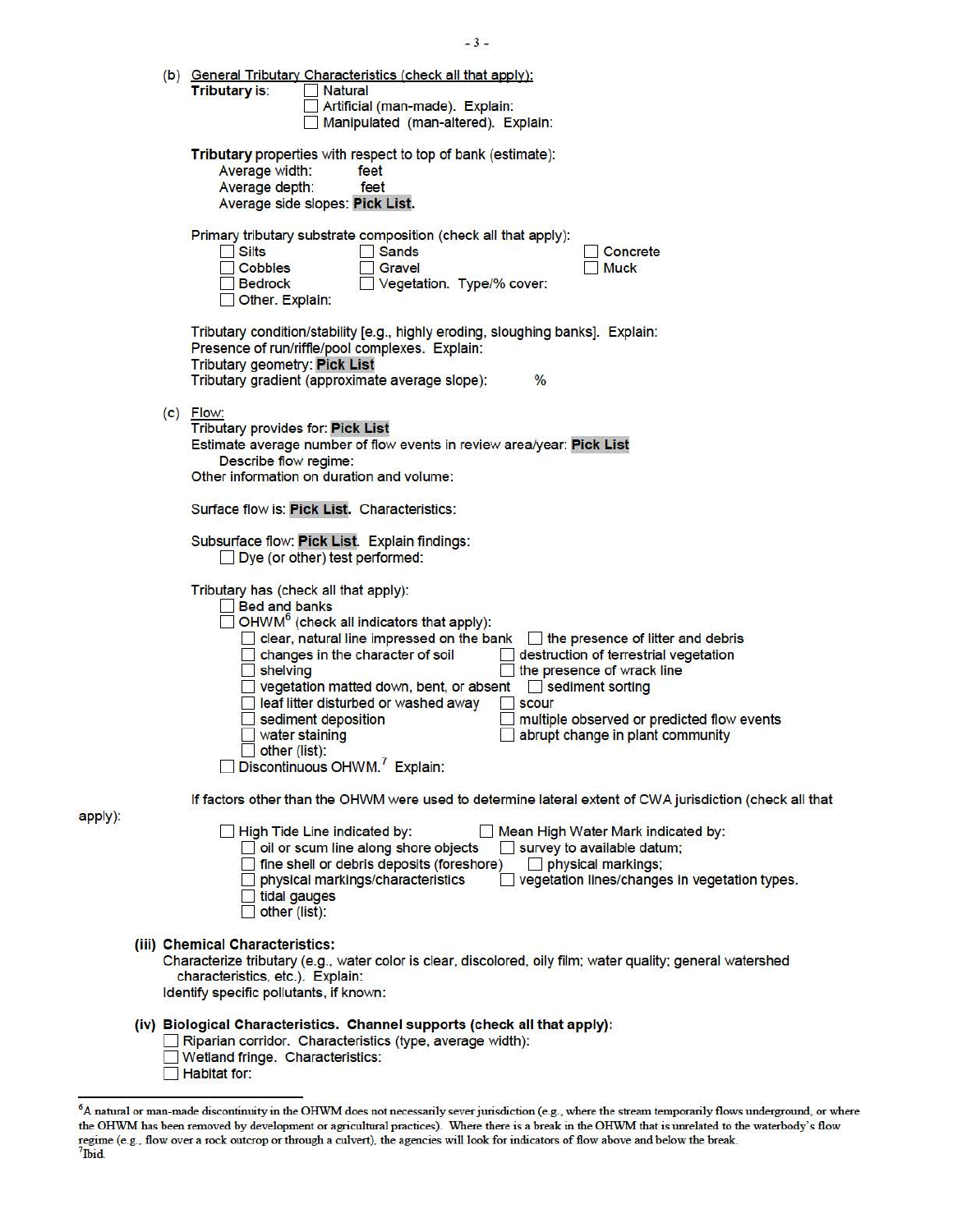$-4-$ 

**P** Federally Listed species. Explain findings:

Fish/spawn areas. Explain findings:

Other environmentally-sensitive species. Explain findings:

D Aquatic/wildlife diversity. Explain findings:

#### 2. Characteristics of wetlands adjacent to non-TNW that flow directly or indirectly into TNW- NONE

#### (i) Physical Characteristics:

(a) General Wetland Characteristics:

Properties: Wetland size: acres Wetland type. Explain: Wetland quality. Explain: Project wetlands cross or serve as state boundaries. Explain:

(b) General Flow Relationship with Non-TNW: Flow is: Pick List. Explain:

Surface flow is: Pick List Characteristics:

Subsurface flow: Pick List. Explain findings:  $\Box$  Dye (or other) test performed:

(c) Wetland Adjacency Determination with Non-TNW:

Directly abutting<br>
Not directly abutting

□ Not directly abutting<br>□ Discrete wetland hydrologic connection. Explain:

- Ecological connection. Explain:
- Separated by berm/barrier. Explain:
- (d) Proximity (Relationship) to TNW Project wetlands are Pick List river miles from TNW. Project waters are Pick List aerial (straight) miles from TNW. Flow is from: Pick List. Estimate approximate location of wetland as within the Pick List floodplain.

#### (ii) Chemical Characteristics:

Characterize wetland system (e.g., water color is clear, brown, oil film on surface; water quality; general watershed characteristics; etc.). Explain:

Identify specific pollutants, if known:

(iii) Biological Characteristics. Wetland supports (check all that apply):

Riparian buffer. Characteristics (type, average width):

D Vegetation type/percent cover. Explain:

 $\Box$  Habitat for:

**D** Federally Listed species. Explain findings:

Fish/spawn areas. Explain findings:

Other environmentally-sensitive species. Explain findings:

**□ Other environmentally-sensitive species. <br>□ Aquatic/wildlife diversity. Explain findings:** 

3. Characteristics of all wetlands adjacent to the tributary (if any): NONE

All wetland(s) being considered in the cumulative analysis: Pick List

Approximately acres in total are being considered in the cumulative analysis.

For each wetland, specify the following:

Directly abuts? (Y/N) Size (in acres) Directly abuts? (Y/N) Size (in acres)

Summarize overall biological, chemical and physical functions being performed:

## C. SIGNIFICANT NEXUS DETERMINATION ·NA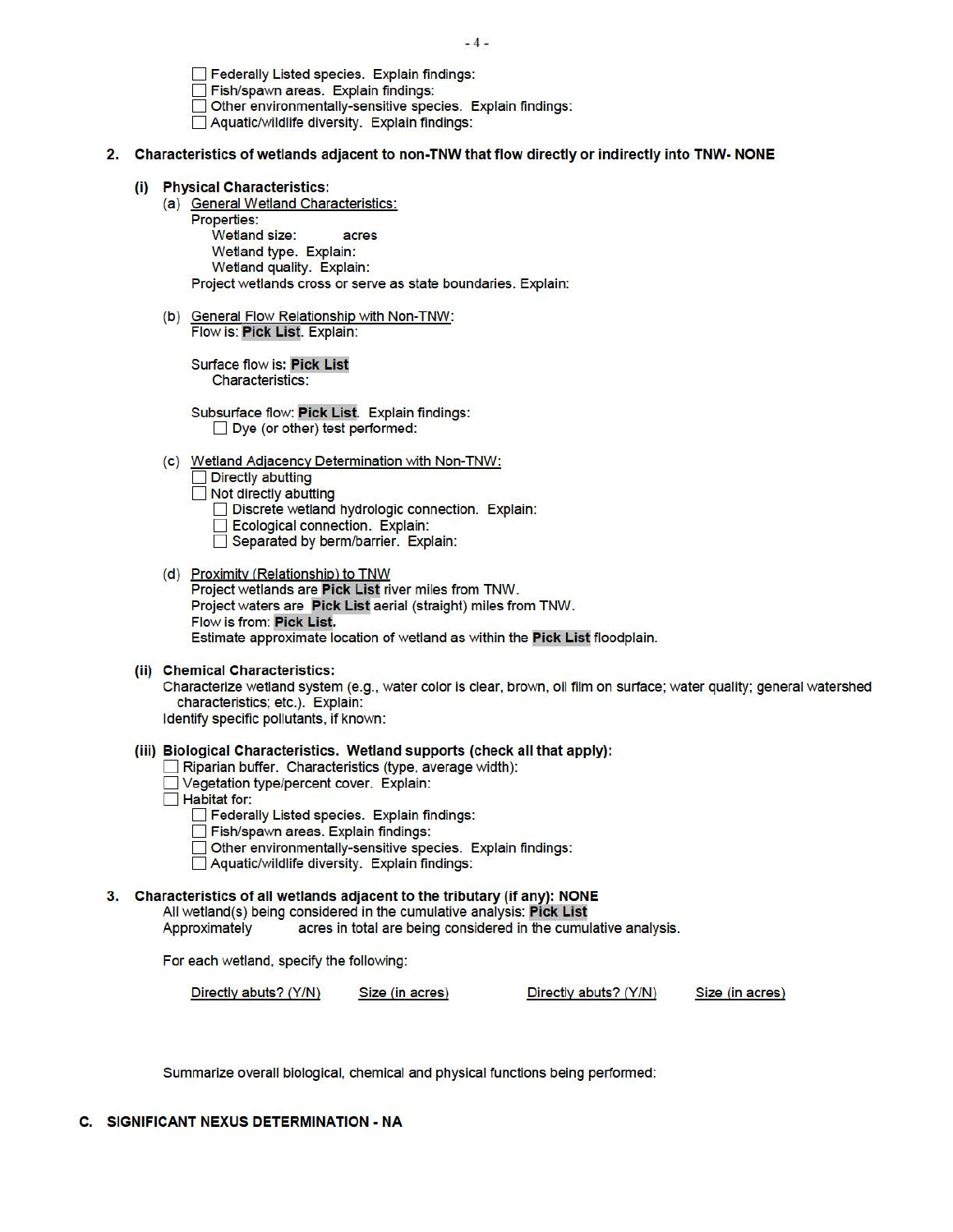**A significant nexus analysis will assess the flow characteristics and functions of the tributary itself and the tributary, in combination with all of its adjacent wetlands, has more than a speculative or insubstantial effect on the chemical, physical and/or biological integrity of a TNW. Considerations when evaluating significant nexus include, but are not limited to the volume, duration, and frequency of the flow of water in the tributary and its proximity to a TNW, and the functions performed by the tributary and all its adjacent wetlands. It is not appropriate of a floodplain is not solely determinative of significant nexus. functions performed by any wetlands adjacent to the tributary to determine if they significantly affect the chemical, physical, and biological integrity of a TNW. For each of the following situations, a significant nexus exists if the to determine significant nexus based solely on any specific threshold of distance (e.g. between a tributary and its adjacent wetland or between a tributary and the TNW). Similarly, the fact an adjacent wetland lies within or outside** 

**Draw connections between the features documented and the effects on the TNW, as identified in the** *Rapanos*  **Guidance and discussed in the Instructional Guidebook. Factors to consider include, for example:** 

- waters to TNWs, or to reduce the amount of pollutants or flood waters reaching a TNW? Does the tributary, in combination with its adjacent wetlands (if any), have the capacity to carry pollutants or flood
- fish and other species, such as feeding, nesting, spawning, or rearing young for species that are present in the TNW? Does the tributary, in combination with its adjacent wetlands (if any), provide habitat and lifecycle support functions for
- Does the tributary, in combination with its adjacent wetlands (if any), have the capacity to transfer nutrients and organic carbon that support downstream foodwebs?
- or biological integrity of the TNW? Does the tributary, in combination with its adjacent wetlands (if any), have other relationships to the physical, chemical,

#### **Note: the above list of considerations is not inclusive and other functions observed or known to occur should be documented below:**

- **1. Significant nexus findings for non-RPW that has no adjacent wetlands and flows directly or indirectly into TNWs.** Explain findings of presence or absence of significant nexus below, based on the tributary itself, then go to Section III.D:
- combination with all of its adjacent wetlands, then go to Section III.D: **2. Significant nexus findings for non-RPW and its adjacent wetlands, where the non-RPW flows directly or indirectly into TNWs.** Explain findings of presence or absence of significant nexus below, based on the tributary in
- findings of presence or absence of significant nexus below, based on the tributary in combination with all of its adjacent **3. Significant nexus findings for wetlands adjacent to an RPW but that do not directly abut the RPW.** Explain wetlands, then go to Section III.D:

## **D. DETERMINATIONS OF JURISDICTIONAL FINDINGS. THE SUBJECT WATERS/WETLANDS ARE (CHECK ALL THAT APPLY): NONE**

- **1. TNWs and Adjacent Wetlands.** Check all that apply and provide size estimates in review area:<br>
TNWs: linear feet, wide, Or acres. linear feet, wide, Or acres.<br>
acent to TNWs: acres.  $\Box$  Wetlands adjacent to TNWs:
- **2. RPWs that flow directly or indirectly into TNWs.** 
	- Tributaries of TNWs where tributaries typically flow year-round are jurisdictional. Provide data and rationale indicating that tributary is perennial:
	- Tributaries of TNW where tributaries have continuous flow "seasonally" (e.g., typically three months each year) are jurisdictional. Data supporting this conclusion is provided at Section III.B. Provide rationale indicating that tributary flows seasonally:

Provide estimates for jurisdictional waters in the review area (check all that apply):

- Tributary waters: linear feet wide.
- Other non-wetland waters: acres.
	- Identify type(s) of waters:

## **3. Non-RPWs8 that flow directly or indirectly into TNWs.**

 with a TNW is jurisdictional. Data supporting this conclusion is provided at Section III.C.  $\Box$  Waterbody that is not a TNW or an RPW, but flows directly or indirectly into a TNW, and it has a significant nexus

Provide estimates for jurisdictional waters within the review area (check all that apply):<br>  $\Box$  Tributary waters: linear feet. wide.

- $\square$  Tributary waters: linear feet,<br> $\square$  Other non-wetland waters: acres.
- $\overline{\Box}$  Other non-wetland waters:

Identify type(s) of waters:

 $\overline{a}$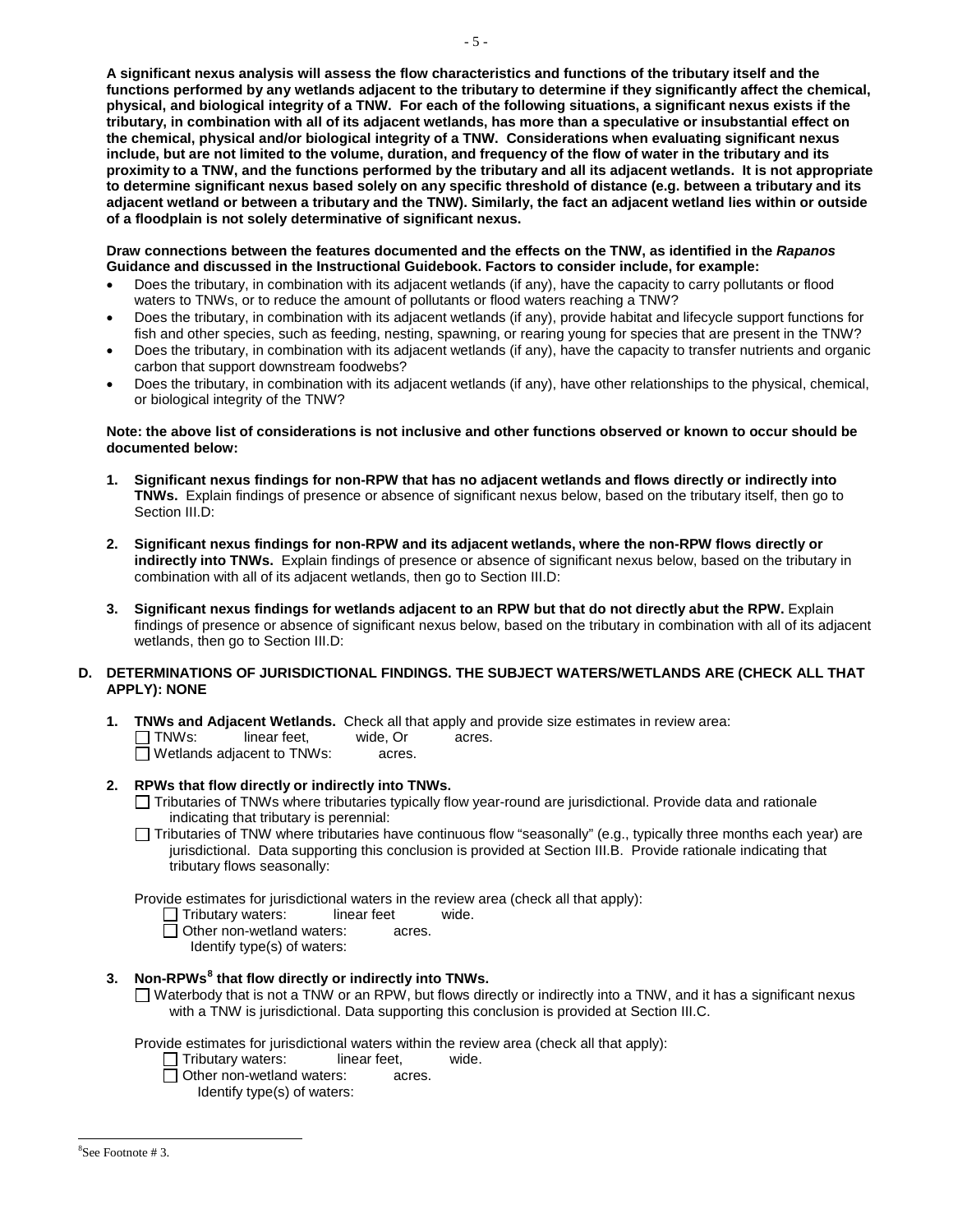## **4. Wetlands directly abutting an RPW that flow directly or indirectly into TNWs.**

 $\Box$  Wetlands directly abut RPW and thus are jurisdictional as adjacent wetlands.

- Wetlands directly abut RPW and thus are jurisdictional as adjacent wetlands.<br>Ⅳ Wetlands directly abutting an RPW where tributaries typically flow year-round. Provide data and rationale indicating that tributary is perennial in Section III.D.2, above. Provide rationale indicating that wetland is directly abutting an RPW:
- Wetlands directly abutting an RPW where tributaries typically flow "seasonally." Provide data indicating that tributary is seasonal in Section III.B and rationale in Section III.D.2, above. Provide rationale indicating that wetland is directly abutting an RPW:

 Provide acreage estimates for jurisdictional wetlands in the review area: acres.

**5. Wetlands adjacent to but not directly abutting an RPW that flow directly or indirectly into TNWs.** 

 $\Box$  Wetlands that do not directly abut an RPW, but when considered in combination with the tributary to which they are adjacent and with similarly situated adjacent wetlands, have a significant nexus with a TNW are jurisidictional. Data supporting this conclusion is provided at Section III.C.

 Provide acreage estimates for jurisdictional wetlands in the review area: acres.

# **6. Wetlands adjacent to non-RPWs that flow directly or indirectly into TNWs.**

 $\Box$  Wetlands adjacent to such waters, and have when considered in combination with the tributary to which they are adjacent and with similarly situated adjacent wetlands, have a significant nexus with a TNW are jurisdictional. Data supporting this conclusion is provided at Section III.C.

Provide estimates for jurisdictional wetlands in the review area: acres.

# **7. Impoundments of jurisdictional waters. 9**

As a general rule, the impoundment of a jurisdictional tributary remains jurisdictional.

- $\Box$  Demonstrate that impoundment was created from "waters of the U.S.," or
- Demonstrate that water meets the criteria for one of the categories presented above (1-6), or
- □ Demonstrate that water is isolated with a nexus to commerce (see E below).

## **WATERS (CHECK ALL THAT APPLY):10 NONE E. ISOLATED [INTERSTATE OR INTRA-STATE] WATERS, INCLUDING ISOLATED WETLANDS, THE USE, DEGRADATION OR DESTRUCTION OF WHICH COULD AFFECT INTERSTATE COMMERCE, INCLUDING ANY SUCH**

 $\Box$  which are or could be used by interstate or foreign travelers for recreational or other purposes.

 $\Box$  from which fish or shellfish are or could be taken and sold in interstate or foreign commerce.

 $\Box$  which are or could be used for industrial purposes by industries in interstate commerce.

- $\Box$  Interstate isolated waters. Explain:
- $\Box$  Other factors. Explain:

# **Identify water body and summarize rationale supporting determination:**

Provide estimates for jurisdictional waters in the review area (check all that apply):

- $\Box$  Tributary waters: linear feet, wide.
- Other non-wetland waters: acres.
- Identify type(s) of waters:
- Wetlands: acres.

j

# **F. NON-JURISDICTIONAL WATERS, INCLUDING WETLANDS (CHECK ALL THAT APPLY):**

- $\Box$  If potential wetlands were assessed within the review area, these areas did not meet the criteria in the 1987 Corps of Engineers Wetland Delineation Manual and/or appropriate Regional Supplements.
- Review area included isolated waters with no substantial nexus to interstate (or foreign) commerce.

Prior to the Jan 2001 Supreme Court decision in "*SWANCC*," the review area would have been regulated based solely on the "Migratory Bird Rule" (MBR).

Waters do not meet the "Significant Nexus" standard, where such a finding is required for jurisdiction. Explain:

 **within uplands and has no physical, chemical, or biological connection to a traditional navigable water.**  Other: (explain, if not covered above): **there are no WOUS on site. The existing stormwater pond is located entirely** 

<sup>&</sup>lt;sup>9</sup> To complete the analysis refer to the key in Section III.D.6 of the Instructional Guidebook.

<sup>&</sup>lt;sup>10</sup> Prior to asserting or declining CWA jurisdiction based solely on this category, Corps Districts will elevate the action to Corps and EPA HQ for  **review consistent with the process described in the Corps/EPA** *Memorandum Regarding CWA Act Jurisdiction Following Rapanos.*